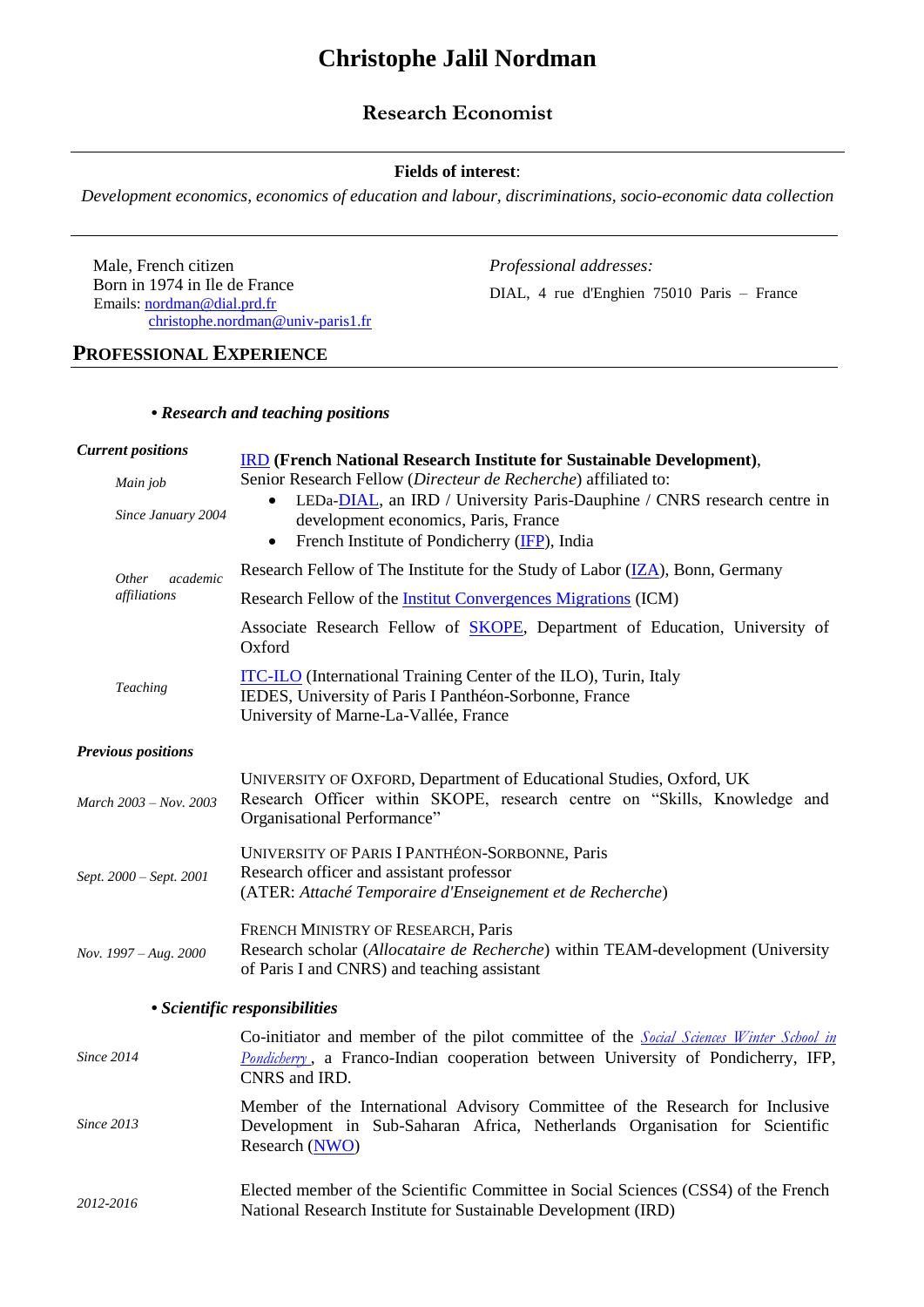*2010-2020* Member of the Scientific Committee of the Master "Applied Labour Economics for Development (MALED)" of the Turin School of Development - **ITC-ILO**, Turin, Italy

#### *• Consultancies and fieldworks*

| From June 2016                      | Research evaluator for UNU-WIDER, Helsinki: "Gender and Development" call for<br>projects.                                                                                                                                                                                                                                                                                        |  |
|-------------------------------------|-----------------------------------------------------------------------------------------------------------------------------------------------------------------------------------------------------------------------------------------------------------------------------------------------------------------------------------------------------------------------------------|--|
| From June 2012 to<br>June 2013      | Consultant for THE WORLD BANK, Washington<br>Member of a WB team working on the implementation of an Enterprise Skill Survey in<br>Bangladesh to collect matched employer-employee data, writing of a Regional Report and<br>Policy Note on skills and labour market in Bangladesh for the Education Sector Review (ESR),<br>Human Development South Asia Region, The World Bank. |  |
| From Sept 2009 to<br>December 2010  | Consultant for WIEGO (Women in Informal Employment: Globalizing and<br>Organizing), New York<br>Coordinator of a team in DIAL preparing a background paper on informal workers in eleven<br>countries (Africa, Peru and Vietnam) for the update of the WIEGO report Women and Men in<br>the Informal Economy: A Statistical Picture.                                              |  |
| From July 2008 to<br>September 2008 | Consultant for the OECD, Paris<br>In charge (with Flore Gubert) of a regional note on North Africa for an OECD project on The<br>Future of International Migration to OECD Countries.                                                                                                                                                                                             |  |
| From June 2007 to<br>June 2008      | Consultant for THE WORLD BANK, Washington<br>In charge (with Flore Gubert) of studies on Return Migration in the Maghreb for the Middle<br>East and North Africa Region Department, in collaboration with the MIREM project (European<br>University Institute, Florence).                                                                                                         |  |
| From June 2006 to<br>December 2008  | Consultant for AGENCE FRANÇAISE DE DEVELOPPEMENT (AFD), Paris<br>Member of a team working on labour market and gender issues in Africa.                                                                                                                                                                                                                                           |  |
| June 2005 to June<br>2006           | Consultant for THE WORLD BANK, Washington<br>Member of a team working on a regional report on the Consequences of Migration from Middle<br>East and North Africa to OECD countries, MENA Department, The World Bank.                                                                                                                                                              |  |
| Sept. 2003 - Dec.2006               | Consultant for the EUROPEAN TRAINING FOUNDATION (ETF), Turin<br>Member of a scientific committee aimed at implementing and monitoring the project Impact<br>Evaluation of Enterprise Training on Skills and Productivity in the Maghreb.                                                                                                                                          |  |

#### **EDUCATION**

| 2017-2018     | Habilitation à Diriger des Recherches (HDR) in Economics, UNIVERSITY PARIS-<br>DAUPHINE, defended in January 2018.                             |
|---------------|------------------------------------------------------------------------------------------------------------------------------------------------|
|               | Thesis: Skills, Networks, Labour and Unequal Trajectories in Developing Countries<br>(in French)                                               |
| $1997 - 2001$ | PhD in Economics from UNIVERSITY OF PARIS I PANTHÉON-SORBONNE,<br>within TEAM (Paris I and CNRS)                                               |
|               | Thesis: Human Capital Formation and Diffusion of Knowledge: an Econometric<br>Analysis Using Matched Worker-Firm Data from Morocco and Tunisia |
| $1996 - 1997$ | Magistère of Economics from UNIVERSITY OF PARIS I PANTHÉON-SORBONNE and<br><b>ÉCOLE NORMALE SUPÉRIEURE</b>                                     |
|               | DEA (MA) in International and Development Economics from UNIVERSITY OF PARIS<br><b>I PANTHÉON-SORBONNE</b>                                     |
| $1995 - 1996$ | <i>Maîtrise</i> (BA) in Econometrics from UNIVERSITY OF PARIS I PANTHÉON-SORBONNE                                                              |
| $1994 - 1995$ | Licence in Econometrics from UNIVERSITY OF PARIS I PANTHÉON-SORBONNE                                                                           |
| $1989 - 1992$ | <i>Baccalauréat</i> scientific section (C), high school in LYCÉE CHARLEMAGNE, Paris                                                            |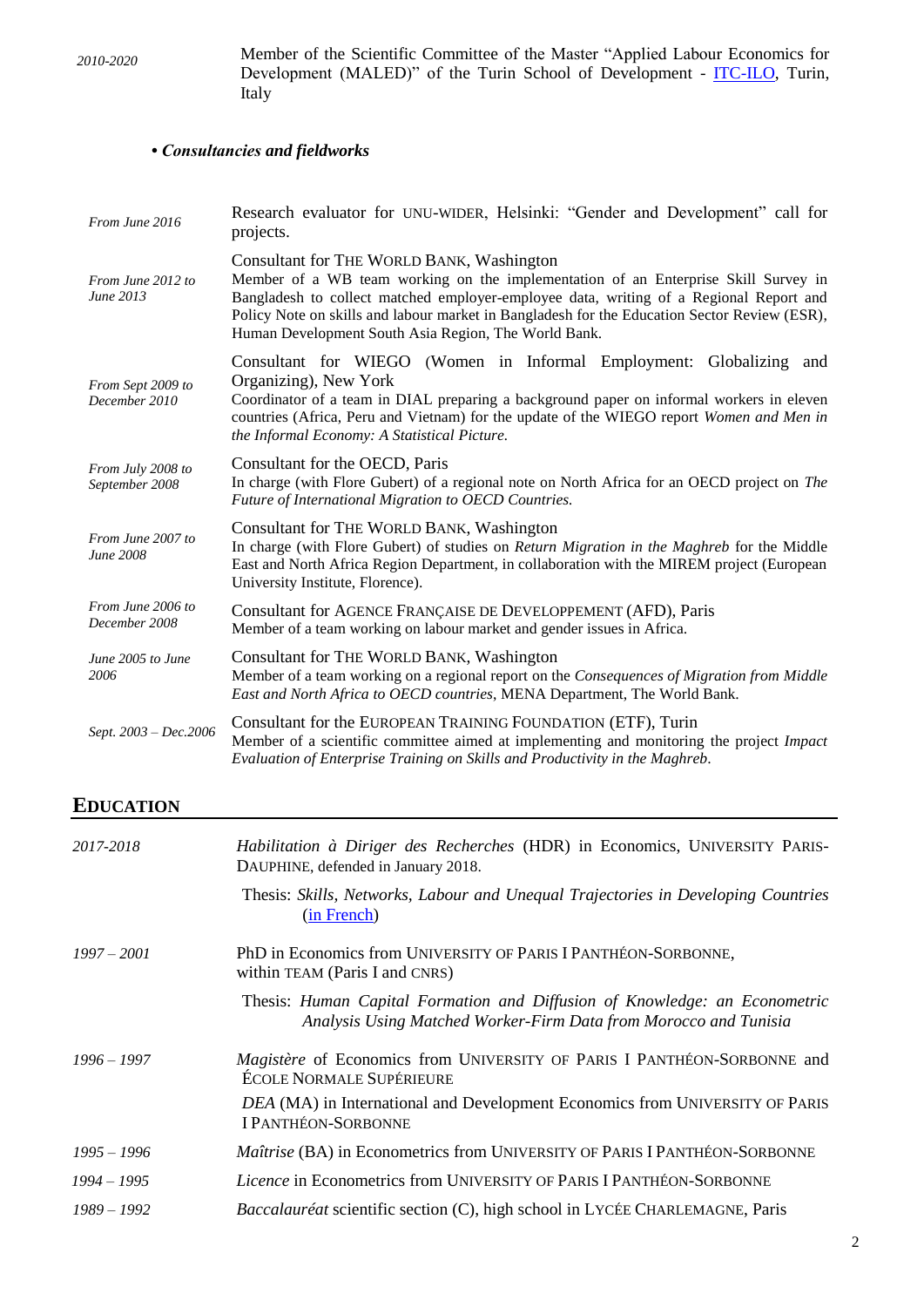## **PUBLICATIONS AND WORKING PAPERS**

### **•** *Journal articles*

| Guérin, I., Michiels,<br>S., <i>Natal</i> , <i>A.</i> ,<br>Nordman C.J.,<br>Venkatasubramanian,<br>G. (2021) | "Surviving Debt, Survival Debt in Times of Lockdown", Economic and Political<br>Weekly, forthcoming.                                                                                                 |
|--------------------------------------------------------------------------------------------------------------|------------------------------------------------------------------------------------------------------------------------------------------------------------------------------------------------------|
| Guérin, I., Mouchel,                                                                                         | "With a Little Help From My Friends? Surviving the Lockdown Using Social                                                                                                                             |
| C., Nordman C.J.                                                                                             | Networks in Rural South India", South Asia Multidisciplinary Academic Journal,                                                                                                                       |
| (2021)                                                                                                       | forthcoming.                                                                                                                                                                                         |
| Michiels, S., Nordman                                                                                        | "Many Rivers to Cross: Social Identity, Cognition and Labour Mobility in Rural                                                                                                                       |
| C.J., Seetahul, S.                                                                                           | India", The Annals of the American Academy of Political and Social Science,                                                                                                                          |
| (2021)                                                                                                       | forthcoming.                                                                                                                                                                                         |
| Nordman, C.J.,                                                                                               | "Here Comes the Rain Again: Productivity Shocks, Educational Investments and                                                                                                                         |
| Sharma, S., Sunder,                                                                                          | Child Work", <i>Economic Development and Cultural Change</i> , forthcoming:                                                                                                                          |
| N. (2021)                                                                                                    | https://doi.org/10.1086/713937                                                                                                                                                                       |
| Chapus, Q.,<br>Nordman, C.J. (2021)                                                                          | "You're All I Need to Get By? Analyzing Young Entrepreneurs' Networks in<br>Morocco from a Quantified Narratives", Social Networks, 66, pp. 211-223:<br>https://doi.org/10.1016/j.socnet.2021.03.004 |
| Guérin I., Nordman<br>C.J., Reboul, E.<br>(2021)                                                             | "The Gender of Debt and Credit: Insights from Rural Tamil Nadu", World<br>Development, vol. 142, June: https://doi.org/10.1016/j.worlddev.2020.105363                                                |
| Nordman, C.J., Sarr<br>L.R., Sharma, S.<br>(2019)                                                            | "Skills, Personality Traits and Gender Wage Gaps: Evidence from Bangladesh",<br>Oxford Economic Papers, 71(3), pp. 687-708.                                                                          |
| Nguyen, H.C.<br>Nordman, C.J.,<br>(2018)                                                                     | "Household Entrepreneurship and Social Networks: Panel Data Evidence from<br>Vietnam", The Journal of Development Studies, 54(4), pp. 594-618.                                                       |
| Guérin, I., Lanos, Y.,<br>Michiels, S.,<br>Nordman, C.J.,<br>Venkata., G. (2017)                             | "Understanding Social Networks and Social Protection: Insights on Demonetisation<br>from Rural Tamil Nadu", Economic and Political Weekly, 52(50), pp. 44-53.                                        |
| David, A, Nordman,                                                                                           | "Education Mismatch and Return Migration in Egypt and Tunisia", Space,                                                                                                                               |
| C.J. (2017)                                                                                                  | Population and Societies, 2017(1). http://dx.doi.org/10.4000/eps.7110                                                                                                                                |
| Muller, C, Nordman,                                                                                          | "Wages and On-the-Job Training in Tunisia", Middle East Development Journal,                                                                                                                         |
| C.J. (2017)                                                                                                  | $9(2)$ , pp. 294-318.                                                                                                                                                                                |
| Nordman, C.J.,<br>Rakotomanana, F.,<br>Roubaud, F. (2016)                                                    | "Informal versus Formal: A Panel Data Analysis of Earnings Gaps in Madagascar",<br>World Development, 86, pp. 1-17.                                                                                  |
| Nordman, C.J. (2016)                                                                                         | "Do Family and Kinship Ties Support Entrepreneurs in Developing Countries?", IZA<br>World of Labor, 262, DOI: 10.15185/izawol.262.                                                                   |
| Kuepie, M.,                                                                                                  | "Where Does Education Pay Off in Sub-Saharan Africa? Evidence from Two Cities                                                                                                                        |
| Nordman, C.J. (2016)                                                                                         | of the Republic of Congo", Oxford Development Studies, 44(1), pp. 1-27.                                                                                                                              |
| Nordman, C.J.,                                                                                               | "Transitions in a West African Labour Market: The Role of Family Networks",                                                                                                                          |
| Pasquier-Doumer, L.                                                                                          | Journal of Behavioral and Experimental Economics (formerly the Journal of Socio-                                                                                                                     |
| (2015)                                                                                                       | <i>Economics</i> ), 54, pp. 74-85.                                                                                                                                                                   |
| Nordman, C.J.,                                                                                               | "Jeunes entrepreneurs et réseaux sociaux : revue de littérature et regard croisé sur les                                                                                                             |
| Vaillant, J. (2014)                                                                                          | cas malgache et vietnamien", Autrepart, 71, pp. 77-96.                                                                                                                                               |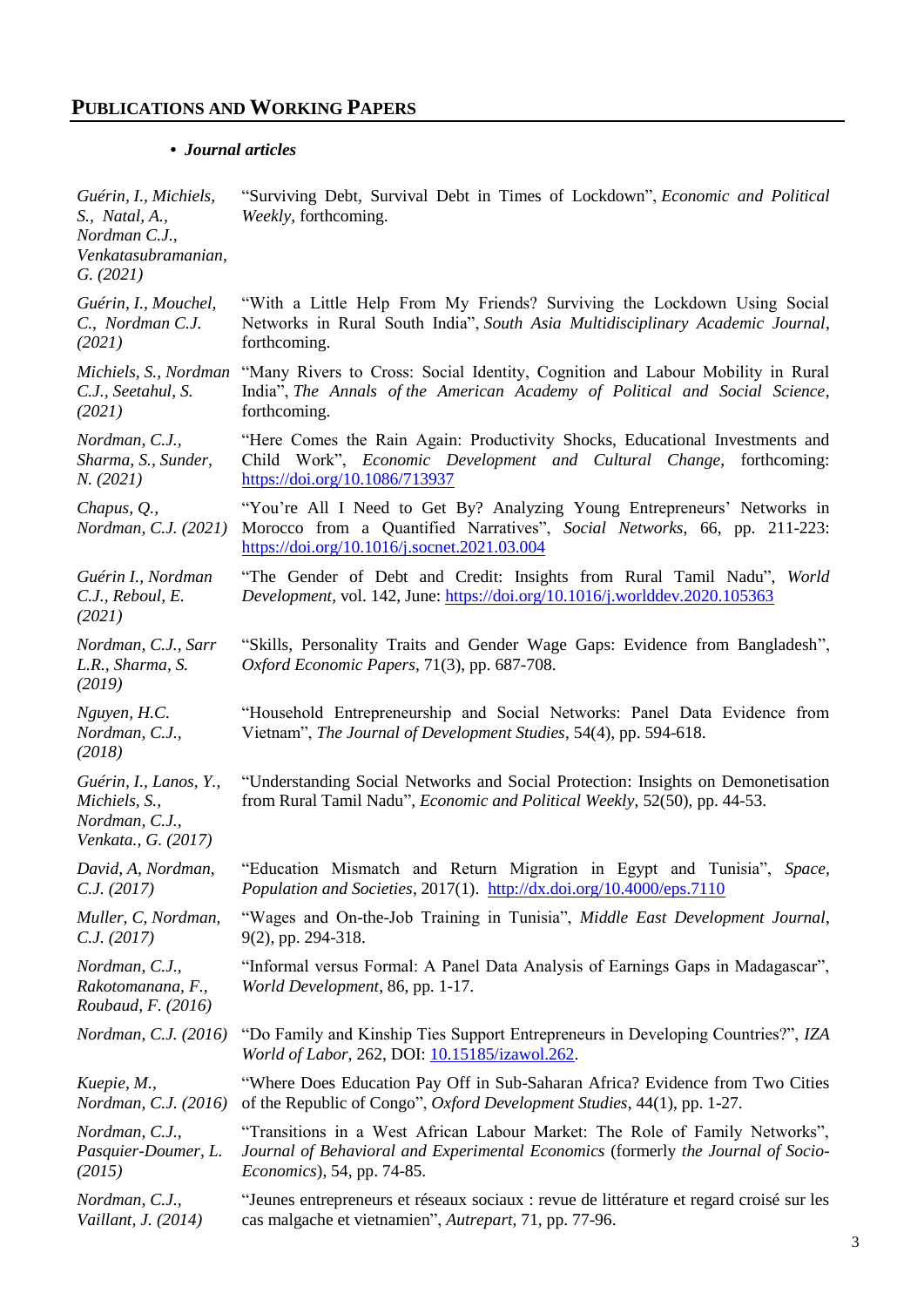| Muller, C., Nordman,                                                  | "Task Organization, Human Capital and Wages in Moroccan Exporting Firms",                                                                                                                                                                              |  |
|-----------------------------------------------------------------------|--------------------------------------------------------------------------------------------------------------------------------------------------------------------------------------------------------------------------------------------------------|--|
| C.J. (2014)                                                           | Middle East Development Journal, 6(2), pp. 175-198.                                                                                                                                                                                                    |  |
| Nordman, C.J.,                                                        | "Vocational Education, On-the-Job Training and Labour Market Integration of                                                                                                                                                                            |  |
| Pasquier-Doumer, L.                                                   | Young Workers in Urban West Africa", Prospects: Quarterly Review of Comparative                                                                                                                                                                        |  |
| (2014)                                                                | <i>Education</i> , 44, pp. 445-462.                                                                                                                                                                                                                    |  |
| Dimova, R.,<br>Nordman, C.J. (eds)<br>(2014)                          | "Understanding the Links Between Labour and Economic Development", <i>European</i><br>Journal of Development Research, Special Issue, 26(4), pp. 387-396.                                                                                              |  |
| Nordman, C.J.,<br>Vaillant, J. (2014)                                 | "Entreprenariat informel et genre à Madagascar : quel rôle jouent les normes de<br>solidarité et les responsabilités domestiques dans les écarts de performances ?",<br>Mondes en développement, 42(2), 166, pp. 59-72.                                |  |
| Nguyen, H.C.<br>Nordman, C.J.,<br>Roubaud, F. (2013)                  | "Who Suffers the Penalty? A Panel Data Analysis of Earnings Gaps in Vietnam", The<br>Journal of Development Studies, 49(12), pp. 1694-1710.                                                                                                            |  |
| Kuépié M., Nordman,                                                   | "Education et marchés du travail à Brazzaville et Pointe-Noire (Congo-Brazzaville)",                                                                                                                                                                   |  |
| C.J. (2013)                                                           | Statéco, 107, pp. 75-104.                                                                                                                                                                                                                              |  |
| Grimm, M., Gubert,<br>F., Koriko, O., Lay J.,<br>Nordman, C.J. (2013) | "Kinship-ties and Entrepreneurship in Western Africa", Journal of Small Business<br>and Entrepreneurship, 26(2), pp. 125-150.                                                                                                                          |  |
| Nordman, C.J., Wolff                                                  | "On-the-job Learning and Earnings: Comparative Evidence from Morocco and                                                                                                                                                                               |  |
| $F-C. (2012)$                                                         | Senegal", Région et Développement, 35, pp. 151-176.                                                                                                                                                                                                    |  |
| Nordman, C.J.,<br>Robilliard A-S.,<br>Roubaud F. $(2011)$             | "Gender and Ethnic Earnings Gaps in Seven West African Cities", Labour<br>Economics, 18, Supplement 1, pp. S132-S145.                                                                                                                                  |  |
| Muller C., Nordman,                                                   | "Intra-Firm Human Capital Externalities in Tunisia", The Journal of Development                                                                                                                                                                        |  |
| C.J. (2011)                                                           | Studies, 47(4), pp. 657-675.                                                                                                                                                                                                                           |  |
| C.J., Vescovo A.<br>(2010)                                            | <i>Bocquier P., Nordman,</i> "Employment Vulnerability and Earnings in Urban West Africa",<br>World<br>Development, 38(9), pp. 1297-1314.                                                                                                              |  |
| Dimova R., Nordman,<br>C.J., Roubaud F.<br>(2010)                     | "Allocation of Labor in Urban West Africa: Insights from the Pattern of Labor<br>Supply and Skill Premiums", Review of Development Economics, 14(1), pp. 74-92.                                                                                        |  |
| Kuepié M., Nordman,<br>C.J., Roubaud F.<br>(2009)                     | "Education and Earnings in Urban West Africa", Journal of Comparative Economics,<br>37(3), pp. 491-515.                                                                                                                                                |  |
| Nordman, C.J., Wolff                                                  | "Is there a Glass Ceiling in Morocco? Evidence from Matched Worker-Firm Data",                                                                                                                                                                         |  |
| $F-C. (2009)$                                                         | Journal of African Economies, 18(4), pp. 592-633.                                                                                                                                                                                                      |  |
| Nordman, C.J.,                                                        | "Reassessing the Gender Wage Gap in Madagascar: Does Labour Force Attachment                                                                                                                                                                           |  |
| Roubaud F. (2009)                                                     | Really Matter?", Economic Development and Cultural Change, 57(4), pp. 785-808.                                                                                                                                                                         |  |
| Fernandez R.,                                                         | "Are there Pecuniary Compensations for Working Conditions?", Labour Economics,                                                                                                                                                                         |  |
| Nordman, C.J. (2009)                                                  | $16(2)$ , pp. 194-207.                                                                                                                                                                                                                                 |  |
| Gubert F., Nordman,                                                   | "Migration Trends in North Africa: Focus on Morocco, Tunisia and Algeria", <i>OECD</i>                                                                                                                                                                 |  |
| C.J. (2009)                                                           | Journal: General Papers, 4, pp. 75-108.                                                                                                                                                                                                                |  |
| Nordman, C.J., Wolff                                                  | "Evidence on the Glass Ceiling Effect in France Using Matched Worker-Firm Data",                                                                                                                                                                       |  |
| $F-C.,$ Jellal M. (2008)                                              | Applied Economics, 40(24), pp. 3233-3250.                                                                                                                                                                                                              |  |
| Muller C., Nordman,                                                   | "Human Capital and Wages in Two Leading Industries of Tunisia: Evidence from                                                                                                                                                                           |  |
| C.J. (2005)                                                           | Matched Worker-Firm Data", Brussels Economic Review, 48(1), pp. 745-768.                                                                                                                                                                               |  |
| Destré G., Nordman,<br>C.J. (2002)                                    | "Les effets de la formation informelle sur les gains : une comparaison sur données<br>appariées françaises, marocaines et tunisiennes" ("The Impact of Informal Training<br>on Earnings: Evidence from French, Moroccan and Tunisian Matched Employer- |  |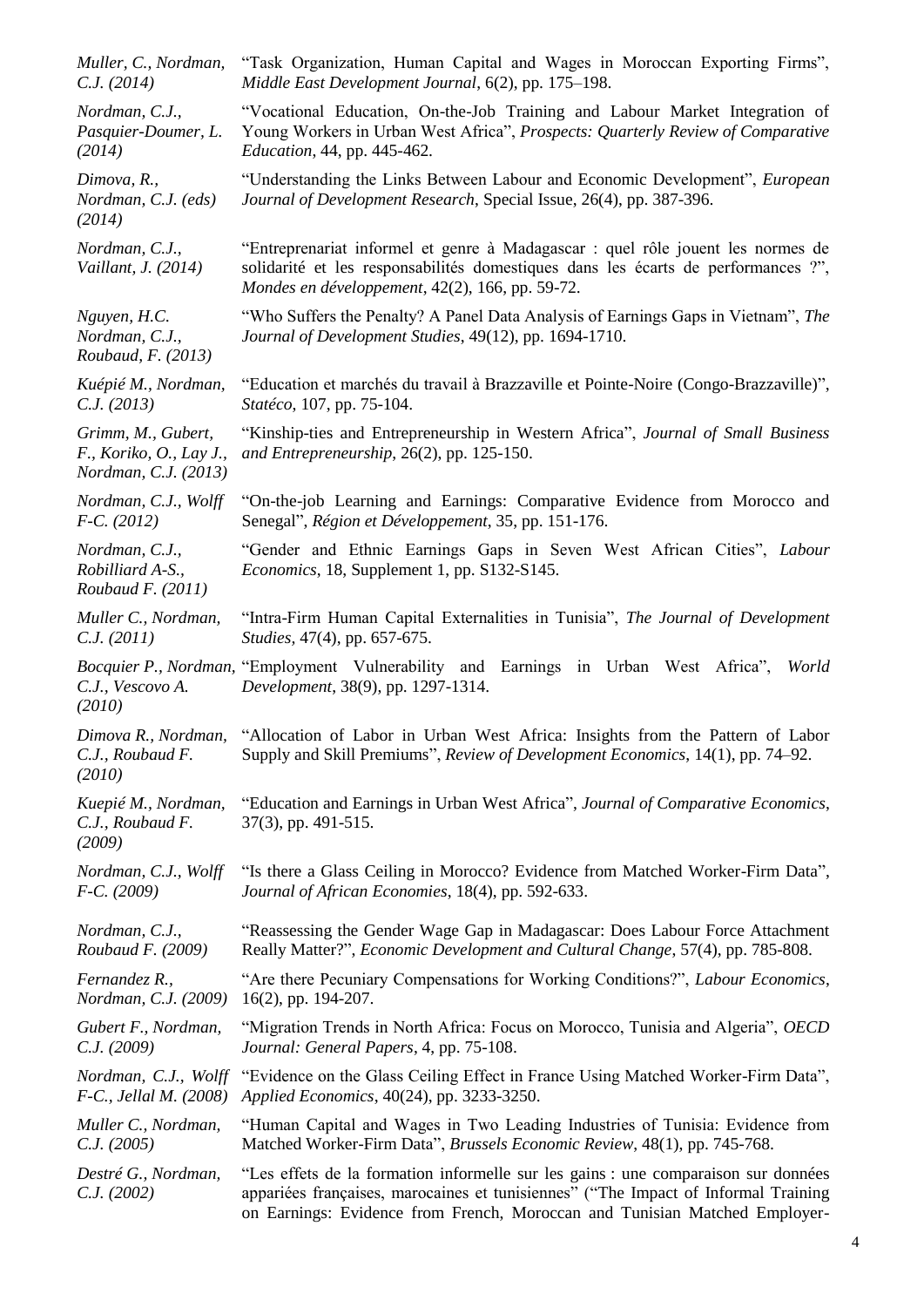|                             | Employee Data"), L'Actualité Economique, 78(2), pp.179-205.                                                                                                                                                                                                                                                                                                                 |
|-----------------------------|-----------------------------------------------------------------------------------------------------------------------------------------------------------------------------------------------------------------------------------------------------------------------------------------------------------------------------------------------------------------------------|
|                             | <i>Nordman, C.J. (2002)</i> "Quel rôle joue l'organisation du travail pour stimuler la formation sur le tas dans les<br>entreprises? Analyse sur données d'enquêtes au Maroc et en Tunisie" ("The Impact of<br>Work Organisation in Fostering On-the-Job Training within Firms: Analysis from<br>Survey Data in Morocco and Tunisia"), Critique Économique, 9, pp. 127-145. |
|                             | <i>Nordman, C.J.</i> (2002) "Diffusion du capital humain et effets d'entreprise: approche par frontière de gains<br>sur données appariées marocaines et tunisiennes" ("Human Capital Diffusion and<br>Firm Effects: an Earnings Frontier Approach on Moroccan and Tunisian Matched<br>Data"), Revue Économique, 53(3), pp. 647-658.                                         |
|                             | <i>Nordman, C.J. (2000)</i> "La formation sur le tas par diffusion du savoir: estimations sur données marocaines<br>et mauriciennes" ("On-the-job Training by Diffusion of Knowledge: Estimates on<br>Moroccan and Mauritian Data"), Revue d'Économie du Développement, 4, pp. 79-<br>103.                                                                                  |
| <i>Nordman, C.J.</i> (1999) | "Capital humain et effets d'apprentissage: étude empirique de quelques entreprises<br>exportatrices du Maroc" ("Human Capital and Apprenticeship Effects: an Empirical<br>Study on Moroccan Exporting Firms"), Région et Développement, 9, pp. 65-104.                                                                                                                      |

### **•** *Book chapters and reports*

| Nordman,<br>C.J. (2022)                                                                      | "The Economic Side of Religious Discrimination in France: a Review of Literature",<br>in Handbook of Economics of Discrimination and Affirmative Action, Springer, 2022.                                                                                                                                                                                                           |  |
|----------------------------------------------------------------------------------------------|------------------------------------------------------------------------------------------------------------------------------------------------------------------------------------------------------------------------------------------------------------------------------------------------------------------------------------------------------------------------------------|--|
| Guérin, I., Michiels,<br>S., Nordman,<br>C.J., Reboul, E.,<br>Venkata., G. (2020)            | "There Has Been No Silent Revolution: A Decade of Empowerment for Women in<br>Rural Tamil Nadu", in Advances in Women's Empowerment: Critical Insights from<br>Asia, Africa and Latin America, Díaz, A.O. and Ochman M. B. (Eds), Emerald<br>Publishing, Chapter 8, pp. 183-200.                                                                                                   |  |
| Nordman, C.J.,<br>Sharma, S. (2020)                                                          | "Pecuniary Returns to Working Conditions in Vietnam", In: Rand J. et Tarp F. (Eds).<br>Micro, Small, and Medium Enterprises in Viet Nam: Structural Transformation and<br>Inclusive Growth, Chapter 10, Oxford University Press: Oxford, pp. 208-229.                                                                                                                              |  |
| Nordman, C.J.<br>Rakotomanana F.,<br>Roubaud F. (2014)                                       | "Micro Analysis of Formal-Informal Nexus in Madagascar: Job Transitions and<br>Earnings Dynamics", in The Informal Economy in Developing Countries, Cling, J.P.<br>et al. (Eds), Chapter 11, Routledge Studies in Development Economics, Routledge:<br>London and New York, pp. 233-252.                                                                                           |  |
| Grimm M., Gubert F.,<br>Koriko O., Lay J.,<br>Nordman C.J. (2014)                            | "Does Forced Solidarity Hamper Entrepreneurial Activity? Evidence from Seven<br>West-African Countries in The Informal Economy in Developing Countries, Cling,<br>J.P. et al. (Eds), Chapter 9, Routledge Studies in Development Economics,<br>Routledge: London and New York, pp.179-196.                                                                                         |  |
| Nomura S., Hong<br>S.Y., Nordman, Sarr<br>L.R., Vawda A.Y.<br>(2014)                         | "An Assessment of Skills in the Formal Sector Labor Market in Bangladesh: A<br>Technical Report on the Enterprise-Based Skills Survey 2012", Discussion Paper<br>Series, Report No. 63, South Asia Human Development Sector, Washington: The<br>World Bank.                                                                                                                        |  |
| Pasquier-Doumer L.,<br>Roubaud F.,<br>Bédécarrats F.,<br>Demenet A,<br>Nordman et al. (2014) | "Impact Evaluation: Methods and Application with a Thematic Focus on<br>Microfinance", in Perception and Management of Risk, Applied Methodological<br>Approaches to Development, Lagrée, S. (Ed), AFD, Conférences et Séminaires, Tam<br>Dao Regional Social Sciences Summer University (Viet Nam).                                                                               |  |
| Kuépié M., Nordman,<br>C.J. (2014)                                                           | "Republic of Congo: Education and Labour Market", in <i>Education in East and</i><br>Central Africa, Wolhuter, C. (Ed), Chapter 4, Education Around the World Series,<br>Continuum Books, Bloomsbury Academic: London, pp. 89-129.                                                                                                                                                 |  |
| Grimm M., Gubert F.,<br>Koriko O., Lay J.,<br>Nordman, C.J. (2013)                           | "La solidarité forcée bride-t-elle l'activité des micro-entrepreneurs ? Une analyse à<br>partir de données ouest-africaines", in L'économie informelle dans les pays en<br>développement, Cling J-P. et al. (eds), Chapitre 2.4, Série « Conférences et<br>séminaires », Agence Française de Développement (AFD): Paris, pp.165-182<br>(available also in English and Vietnamese). |  |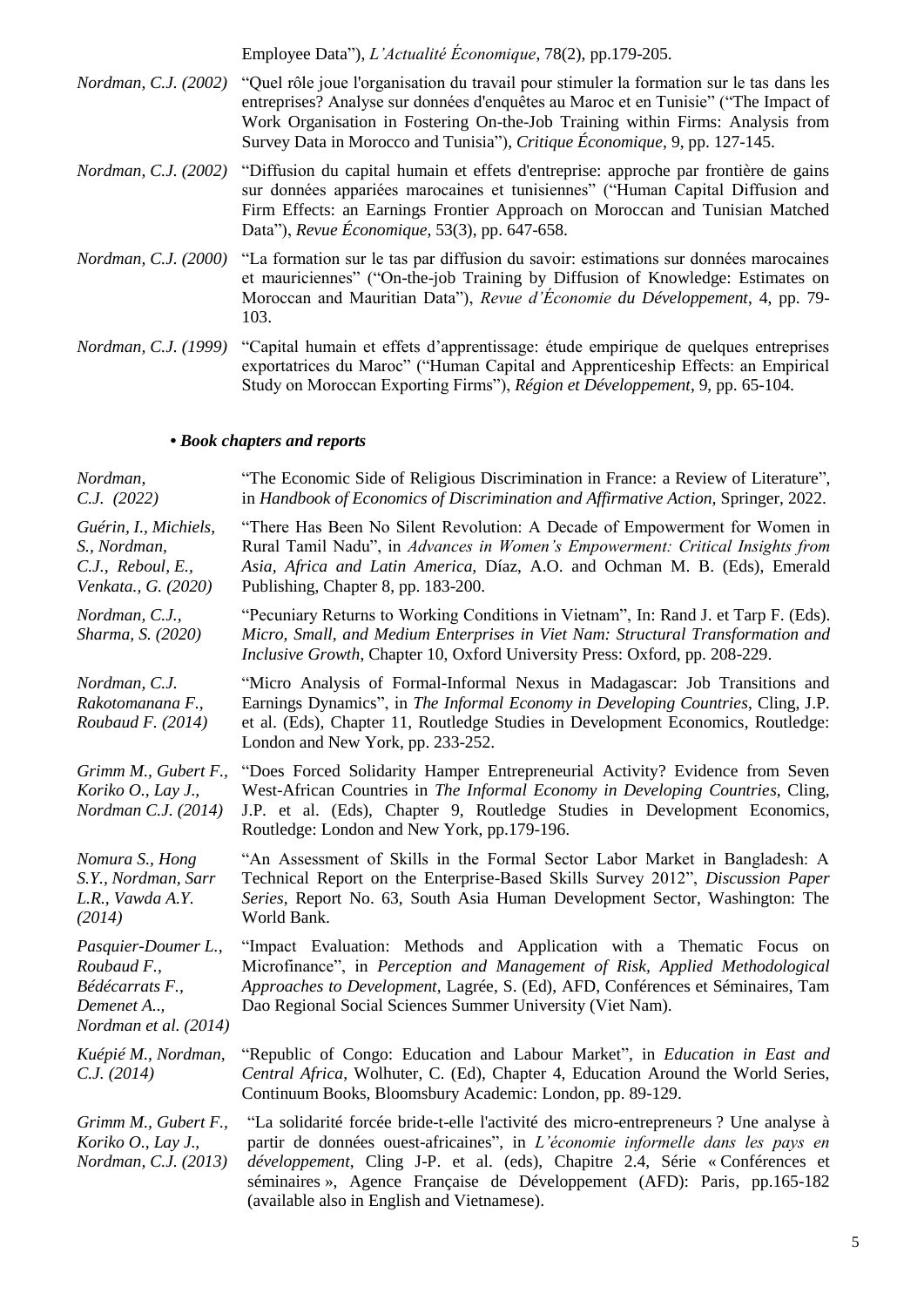| Bocquier P.,<br>Nordman, C.J.,<br>Vescovo A. (2013)                                | "Are Workers Compensated for Accepting Vulnerable Jobs? Evidence from West<br>Africa", in Urban Labor Markets in Sub-Saharan Africa, DeVreyer P. and Roubaud<br>F. (eds.), Africa Development Forum Series, Washington DC: The World Bank,<br>Chapter 4, pp. 137-161.                                                               |
|------------------------------------------------------------------------------------|-------------------------------------------------------------------------------------------------------------------------------------------------------------------------------------------------------------------------------------------------------------------------------------------------------------------------------------|
| Kuepié M., Nordman,<br>C.J., Roubaud F.<br>(2013)                                  | "Education and Labor Market Outcomes in Urban West Africa", in Urban Labor<br>Markets in Sub-Saharan Africa, DeVreyer P., Roubaud F. (eds.), Africa Dev. Forum<br>Series, Washington DC: The World Bank, Chapter 5, pp. 163-193.                                                                                                    |
| Nordman, C.J.,<br>Robilliard A-S.,<br>Roubaud F. (2013)                            | "Decomposing Gender and Ethnic Earnings Gaps in Seven Cities in West Africa", in<br>Urban Labor Markets in Sub-Saharan Africa, DeVreyer P. and Roubaud F. (eds.),<br>Africa Development Forum Series, Washington DC: The World Bank, Chapter 9,<br>pp. 271-297.                                                                     |
| Demenet, A. Cling,<br>J.P., Nordman,<br>Razafindrakoto, M.,<br>Roubaud F. $(2012)$ | "Discriminations ethniques et de genre : mesure et méthodes de décomposition", in<br>Lagrée, S. & Diaz, V. (eds), Différenciation sociale et inégalités : approches<br>méthodologiques et transversales sur les questions de genre et d'ethnicité, AFD,<br>Conférences et Séminaires, 4, pp. 145-197.                               |
| Herrera J., Kuépié<br>M., Nordman, Oudin<br>X., Roubaud F. (2012)                  | "Informal Sector and Informal Employment: Overview of Data for Eleven Cities in<br>Ten Developing Countries", WIEGO Urban Policies Research Report Series, a<br>report for WIEGO and the Inclusive Cities Project, New York, 165 pages.                                                                                             |
| Gubert F., Nordman,<br>C.J. (2011)                                                 | "Return Migration and Small Enterprise Development in the Maghreb", in Diaspora<br>for Development in Africa, Plaza S. and Ratha D. (eds), Chapter 3, Washington DC:<br>The World Bank, pp. 103-126.                                                                                                                                |
| Nordman, C.J. (2010)                                                               | "Regards croisés sur les inégalités de genre sur le marché du travail malgache", in<br>Madagascar face au défi des Objectifs du millénaire pour le développement,<br>Gastineau B. et al. (eds), Chapter 6, IRD Editions, pp. 187-215.                                                                                               |
| Nordman, C.J., Wolff<br>$F-C. (2010)$                                              | "Gender Differences in Pay in African Manufacturing Firms", in Gender Disparities<br>in Africa's Labor Market, Arbache J.S. et al. (eds), Chapter 4, Africa Development<br>Forum Series, Washington DC: The World Bank, pp. 155-192.                                                                                                |
| Nordman, C.J.,<br>Rakotomanana F.,<br>Robilliard A-S. (2010)                       | "Gender Disparities in the Malagasy Labor Market", in Gender Disparities in<br>Africa's Labor Market, Arbache J.S. et al. (eds), Chapter 3, Africa Development<br>Forum Series, Washington DC: The World Bank, pp. 87-154.                                                                                                          |
| Nordman, C.J. (2010)                                                               | "Vulnérabilité au travail à Ouagadougou", in Peuplement de Ouagadougou et<br><i>développement urbain</i> , Boyer F. and Delaunay D. (eds), Chapitre 6, IRD/ Service de<br>Coopération et d'Action Culturelle, Ambassade de France au Burkina Faso.                                                                                  |
| Nordman, C.J., Wolff<br>$F-C. (2009)$                                              | "Islands Through the Glass Ceiling? Evidence of Gender Wage Gaps in Madagascar<br>and Mauritius", in Labor Markets and Economic Development, Kanbur R. and<br>Svejnar J. (eds), Chapter 25, pp. 521-544, Routledge Studies in Development<br>Economics, Routledge.                                                                  |
| Gubert F., Nordman,<br>C.J. (2008)                                                 | "Migration from MENA to OECD Countries: Trends, Determinants and Prospects",<br>in Shaping the Future: A Long-Term Perspective of People and Job Mobility for the<br>Middle East and North Africa, Vol. II, Background paper 1, Washington DC: The<br>World Bank.                                                                   |
| Nordman, C.J., Paul<br>$J-J. (2008)$                                               | "Complementarities of the Qualitative and Quantitative Approaches", in <i>Impact</i><br>Assessment Studies and Their Implications for Policy Making, Castejon J.M. and<br>Chakroun B. (eds), chapter 4, European Training Foundation, Office for Official<br>Publications of the European Communities, Luxembourg.                  |
| Nordman, C.J. (2004)                                                               | "Discrimination salariale, capital humain et structure des tâches selon le genre :<br>l'apport de données appariées employeurs-employés au Maroc et en Tunisie", in<br>Maruani M., Meulders D., Sofer C. (eds), Marché du travail et genre : Maghreb-<br>Europe, Chapter 2, Brussels Economic Series, Editions du Dulbéa, Brussels. |
| Nordman, C.J. (2003)                                                               | "On-the-Job Training: a Critical Review of its Economic Features and Measures",<br>SKOPE Working Paper, University of Oxford. Report for the Learning and Skills<br>Development Agency (LSDA), London.                                                                                                                              |
| Nordman, C.J. (2003)                                                               | "Les effets de l'organisation du travail sur la formation sur le tas : comparaison                                                                                                                                                                                                                                                  |